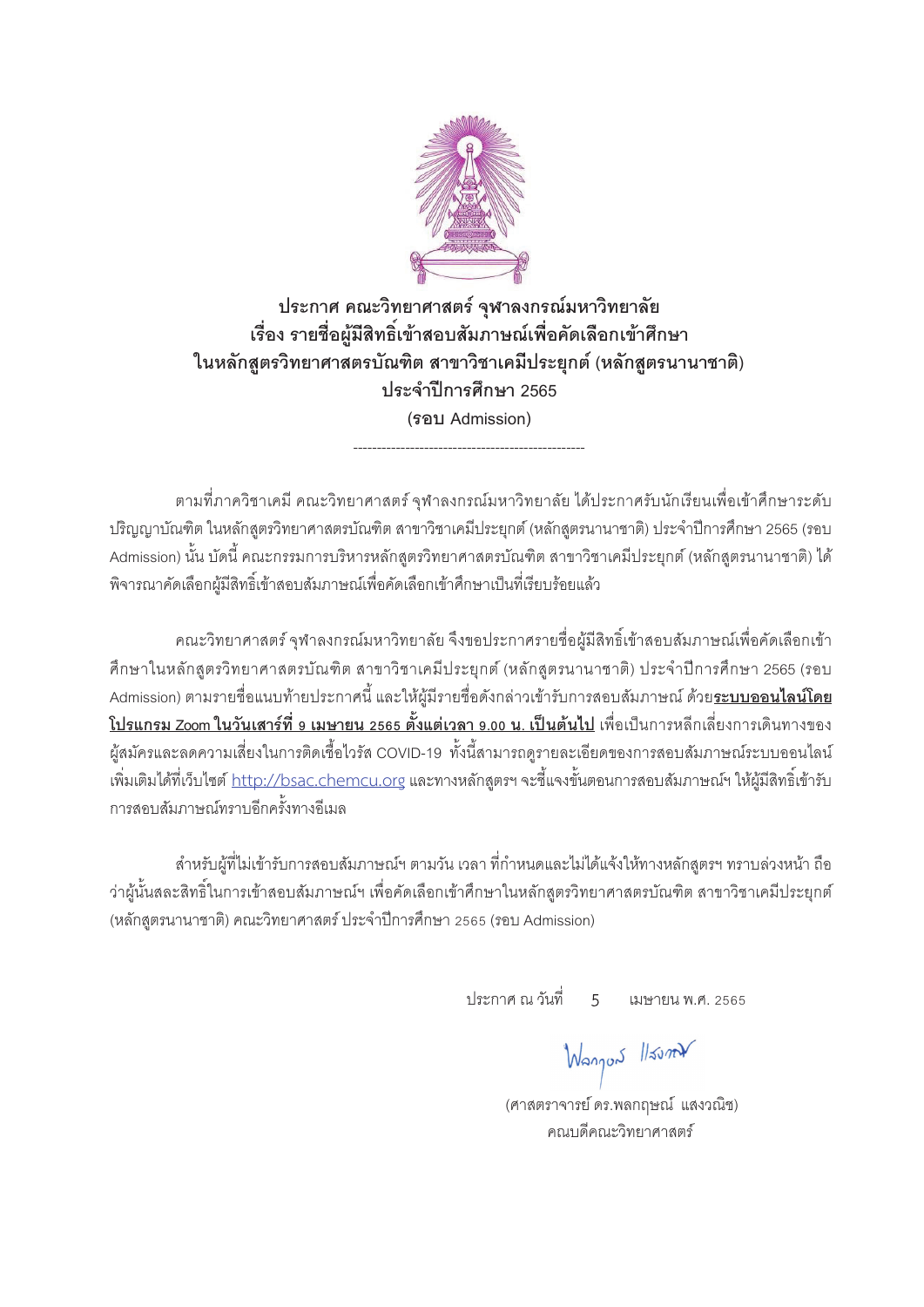

# **Announcement of the Candidates for Interview**

### **Bachelor of Science in Applied Chemistry (International Program)**

## **Academic year 2022 (Second Round: Admission)**

| No. | <b>Application #</b> | <b>Title</b> | <b>First Name</b> | <b>Last Name</b>               |
|-----|----------------------|--------------|-------------------|--------------------------------|
| 1   | BSAC2022-R2-001      | Mr.          | Napat             | Sriken                         |
| 2   | BSAC2022-R2-002      | <b>Miss</b>  | Monchida          | Sukontaman                     |
| 3   | BSAC2022-R2-003      | Mr.          | Natthawich        | Phiroonsaovapha                |
| 4   | BSAC2022-R2-004      | Mr.          | Vorabodin         | Praewpaiboon                   |
| 5   | BSAC2022-R2-005      | Mr.          | <b>Bridhikul</b>  | <b>Bridhikitti</b>             |
| 6   | BSAC2022-R2-006      | <b>Miss</b>  | Purisha           | Kulworasreth                   |
| 7   | BSAC2022-R2-007      | <b>Miss</b>  | Jirachaya         | Kaemavichanurat                |
| 8   | BSAC2022-R2-008      | <b>Miss</b>  | Yanisa            | Sutharojana                    |
| 9   | BSAC2022-R2-009      | Mr.          | Sirapop           | Yimyam                         |
| 10  | BSAC2022-R2-010      | <b>Miss</b>  | Kittima           | Li                             |
| 11  | BSAC2022-R2-011      | Mr.          | <b>Treetas</b>    | Jamfah                         |
| 12  | BSAC2022-R2-012      | <b>Miss</b>  | Achiraya          | Phetdee                        |
| 13  | BSAC2022-R2-013      | <b>Miss</b>  | Yosita            | Yimlamai                       |
| 14  | BSAC2022-R2-014      | <b>Miss</b>  | Sarunrut          | Payapwattanawong               |
| 15  | BSAC2022-R2-015      | Mr.          | Rattapas          | Phornpimonchoke                |
| 16  | BSAC2022-R2-016      | <b>Miss</b>  | <b>Nutcha</b>     | Phutichai                      |
| 17  | BSAC2022-R2-017      | Mr.          | Pawin             | <b>Buranakul</b>               |
| 18  | BSAC2022-R2-018      | Mr.          | Supanut           | Sritong-In                     |
| 19  | BSAC2022-R2-019      | Mr.          | Peerawat          | Chaiakarawat                   |
| 20  | BSAC2022-R2-020      | Mr.          | Evangelos         | Kanaris                        |
| 21  | BSAC2022-R2-022      | Miss         | Wannipa           | Charuwongkun                   |
| 22  | BSAC2022-R2-024      | <b>Miss</b>  | Paniporn          | Techarattanopas                |
| 23  | BSAC2022-R2-025      | Mr.          | Chootipong        | Sorsukpaibool                  |
| 24  | BSAC2022-R2-026      | <b>Miss</b>  | Enjie             | STOWARD DESCRIPTION AND<br>Lim |

ace Clinicao